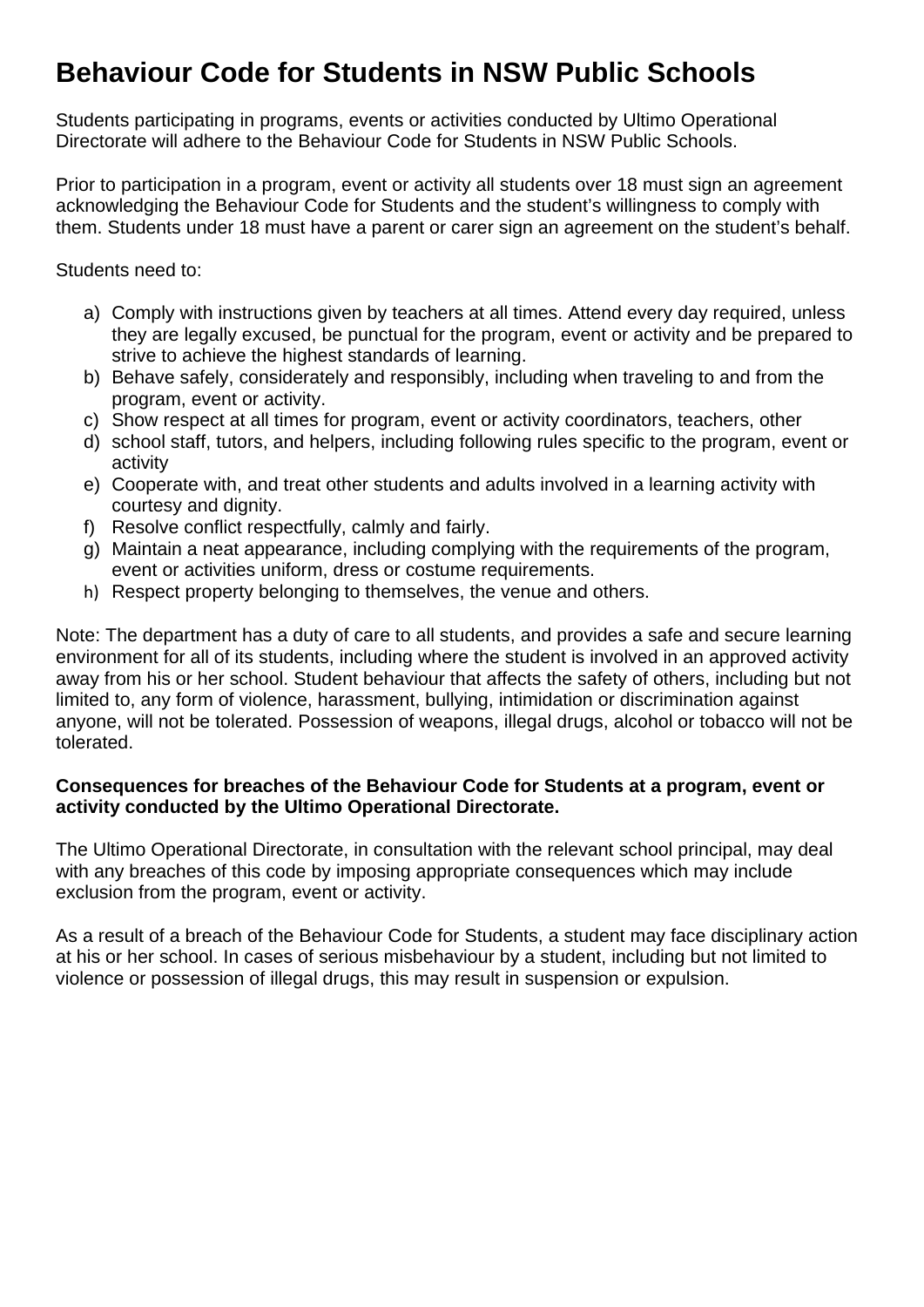

## Ultimo Dance Festival 2018 **Behaviour Code for Students Parent/Carer Consent Form**

Please complete all information (print) Name of Student: Age: Date of Birth: Gender: School: School Telephone: Home Address: Suburb: State: Post Code: Name of parent (in full): Telephone (Home): Telephone (Home): Parent's Work: Mobile: Other Contact Person (if parent/carer is unavailable): Telephone:

### **PARENT/CARER ACKNOWLEDGEMENT**

I agree to my child's attendance to the Ultimo Dance Festival 2018 - Public Schools. I have read the Behaviour Code for Students and agree that my child will comply with Core Rules at all times whilst participating in the event.

I agree that my child may be excluded from further participation in this program, event or activity if these core rules of discipline are not adhered to by my child.

I agree that where my child is excluded from further participation in Ultimo Dance Festival, then the Department may, at its discretion, arrange for my child to be returned to his or her school or our home. Should a decision be made to return my child prior to the completion of Dance Festival Series, then I agree to pay for any additional travel expenses that the Department or its officers may incur.

I acknowledge that I have explained the Behaviour Code for Students to my child in relation to Dance Festival Series, and the consequences that may arise should he or she fail to comply with the Behaviour Code for Students.

| <b>Parent/Carer Signature:</b> |  | Date: |  |  | / 2018 |
|--------------------------------|--|-------|--|--|--------|
|--------------------------------|--|-------|--|--|--------|

**Please complete and return to your child's school.**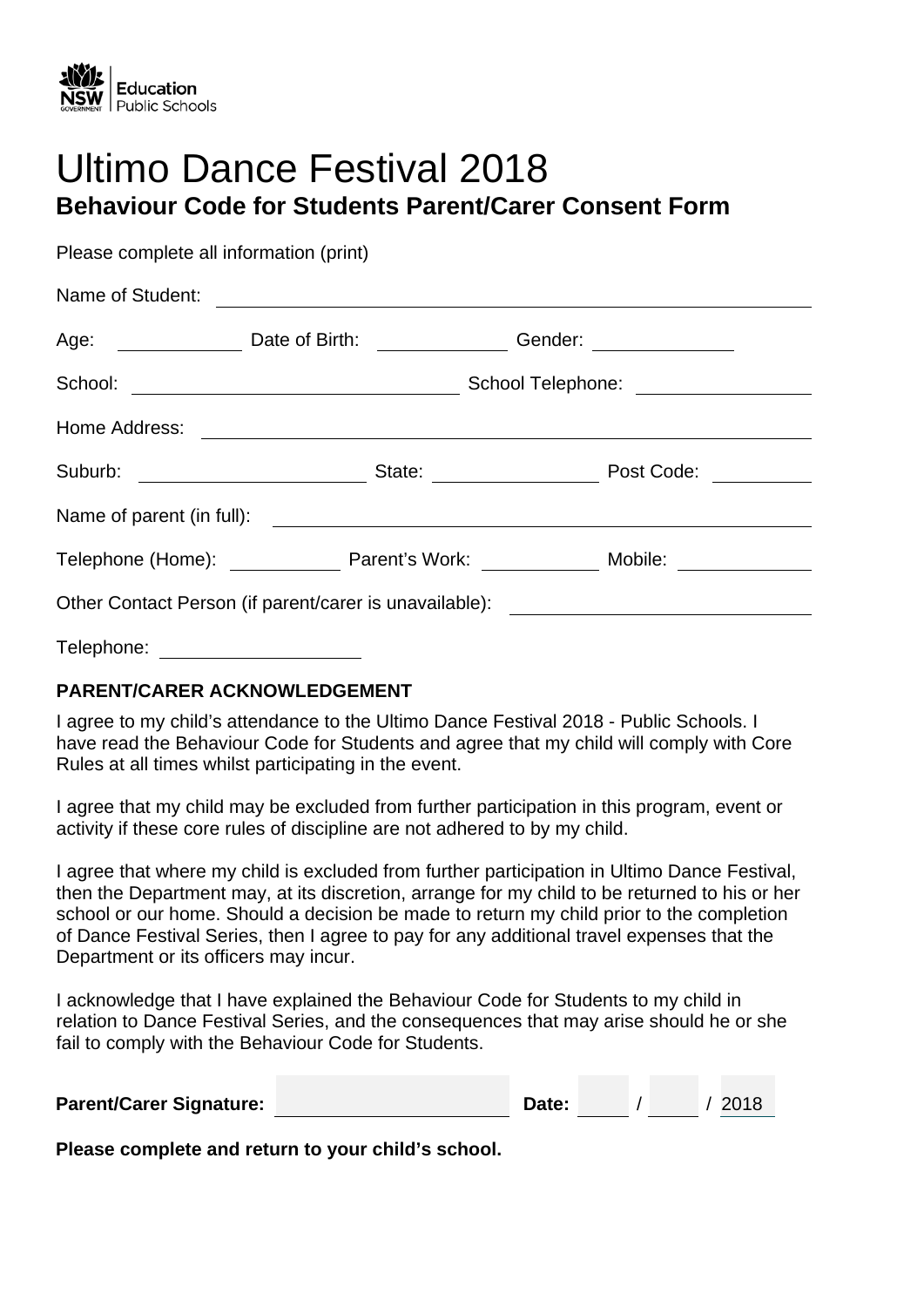

### **Medical Information Form**

The information provided on 2018 by the signatory is being obtained for the purpose of ascertaining relevant medical information, requirements and other health care related needs about this student, who will be involved with activities relating to the "Ultimo Dance Festival " rehearsal and performance.

It will be used by officers of the NSW Department of Education to assist with planning, to support students, and to minimise risks when conducting school excursions, sporting or other school activities.

Other persons or agencies that may be provided with this information include, but are not limited to, volunteers and members of external organisations who join with the school or are otherwise involved in the planning or delivery of the excursion, sporting or other school activity; and persons that may be called upon to provide health care treatment or other assistance during or as a consequence of such excursions or activities.

Provision of this information is not required by law. However, a failure to provide the information may mean that your child can not participate in this activity.

Provision of this information will significantly assist the organisers in planning a safer educational activity. It will be stored securely. If you have any concerns about provision of this information, please contact the school principal to discuss further.

You may correct any personal information provided at any time by contacting the school office.

|                               |                                     | Student Name: <u>contract and the student Name</u>                                                                    | Class: ______________________                                                            |
|-------------------------------|-------------------------------------|-----------------------------------------------------------------------------------------------------------------------|------------------------------------------------------------------------------------------|
| Medicare Number:              |                                     | <u> 1980 - Andrea Britain, politik eta politik eta politik eta politik eta politik eta politik eta politik eta p</u>  |                                                                                          |
|                               | Parent or caregiver contact details |                                                                                                                       |                                                                                          |
| Name:                         |                                     | <u> 1980 - Johann Stoff, deutscher Stoffen und der Stoffen und der Stoffen und der Stoffen und der Stoffen und de</u> |                                                                                          |
| Address:                      |                                     | <u> 1989 - Johann Barn, fransk politik fotograf (d. 1989)</u>                                                         |                                                                                          |
|                               |                                     |                                                                                                                       |                                                                                          |
|                               |                                     |                                                                                                                       |                                                                                          |
|                               |                                     |                                                                                                                       |                                                                                          |
| <b>Doctor contact details</b> |                                     | <u> 1989 - Johann John Stone, markin sanat masjid asl nashrida asl nashrida asl nashrida asl nashrida asl nashri</u>  |                                                                                          |
| Name:                         |                                     |                                                                                                                       |                                                                                          |
| Address:                      |                                     |                                                                                                                       |                                                                                          |
|                               |                                     |                                                                                                                       |                                                                                          |
|                               |                                     |                                                                                                                       |                                                                                          |
|                               |                                     |                                                                                                                       |                                                                                          |
|                               |                                     |                                                                                                                       |                                                                                          |
|                               |                                     |                                                                                                                       | Emergency contact(s) details (nominated by the parent or caregiver as alternate contact) |
|                               |                                     |                                                                                                                       | Phone: _____________________                                                             |
| 2. Name:                      |                                     | <u> 1980 - Johann Barn, fransk politik (d. 1980)</u>                                                                  |                                                                                          |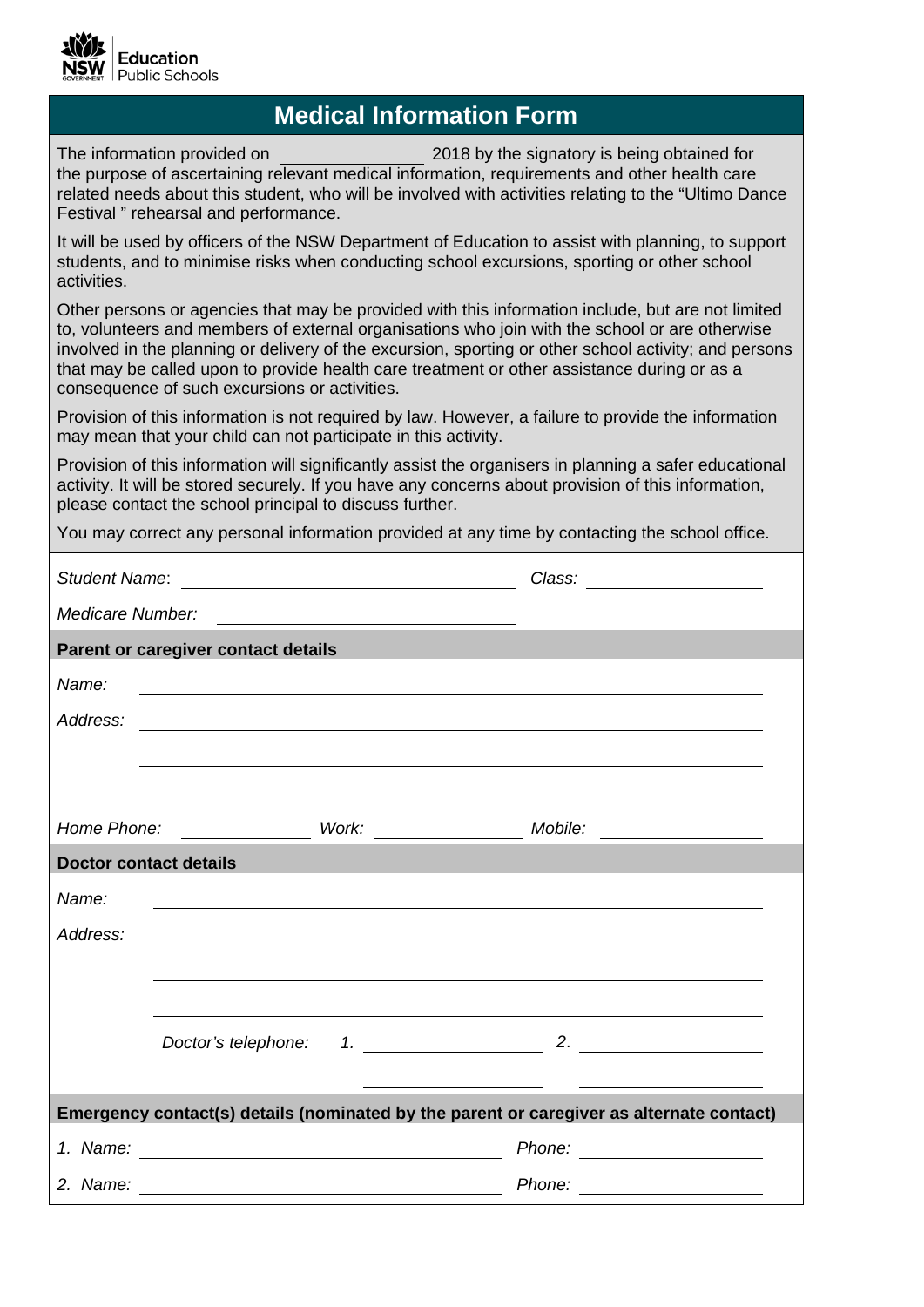| etc.). Outline the treatment for each. | List existing medical conditions or illnesses (include asthma, diabetes, epilepsy, allergies |
|----------------------------------------|----------------------------------------------------------------------------------------------|
|                                        |                                                                                              |
|                                        |                                                                                              |
|                                        |                                                                                              |
|                                        |                                                                                              |
|                                        |                                                                                              |
|                                        |                                                                                              |
|                                        |                                                                                              |
|                                        |                                                                                              |
|                                        |                                                                                              |
|                                        |                                                                                              |
|                                        |                                                                                              |
|                                        |                                                                                              |
|                                        | Outline special dietary needs including possible reaction to inappropriate diet              |
|                                        |                                                                                              |
|                                        |                                                                                              |
|                                        |                                                                                              |
|                                        |                                                                                              |
|                                        |                                                                                              |
|                                        |                                                                                              |
|                                        |                                                                                              |
|                                        |                                                                                              |
|                                        |                                                                                              |
|                                        |                                                                                              |
|                                        |                                                                                              |
|                                        |                                                                                              |
|                                        | Medication(s) to be administered during the excursion. Include name of medication,           |
|                                        | instructions for administration, time of administration, and any possible reactions          |
|                                        |                                                                                              |
|                                        |                                                                                              |
|                                        |                                                                                              |
|                                        |                                                                                              |
|                                        |                                                                                              |
|                                        |                                                                                              |
|                                        |                                                                                              |
|                                        |                                                                                              |
|                                        |                                                                                              |
|                                        |                                                                                              |
|                                        |                                                                                              |
|                                        |                                                                                              |
|                                        |                                                                                              |
|                                        |                                                                                              |
|                                        |                                                                                              |

**Please complete and return to your child's school.**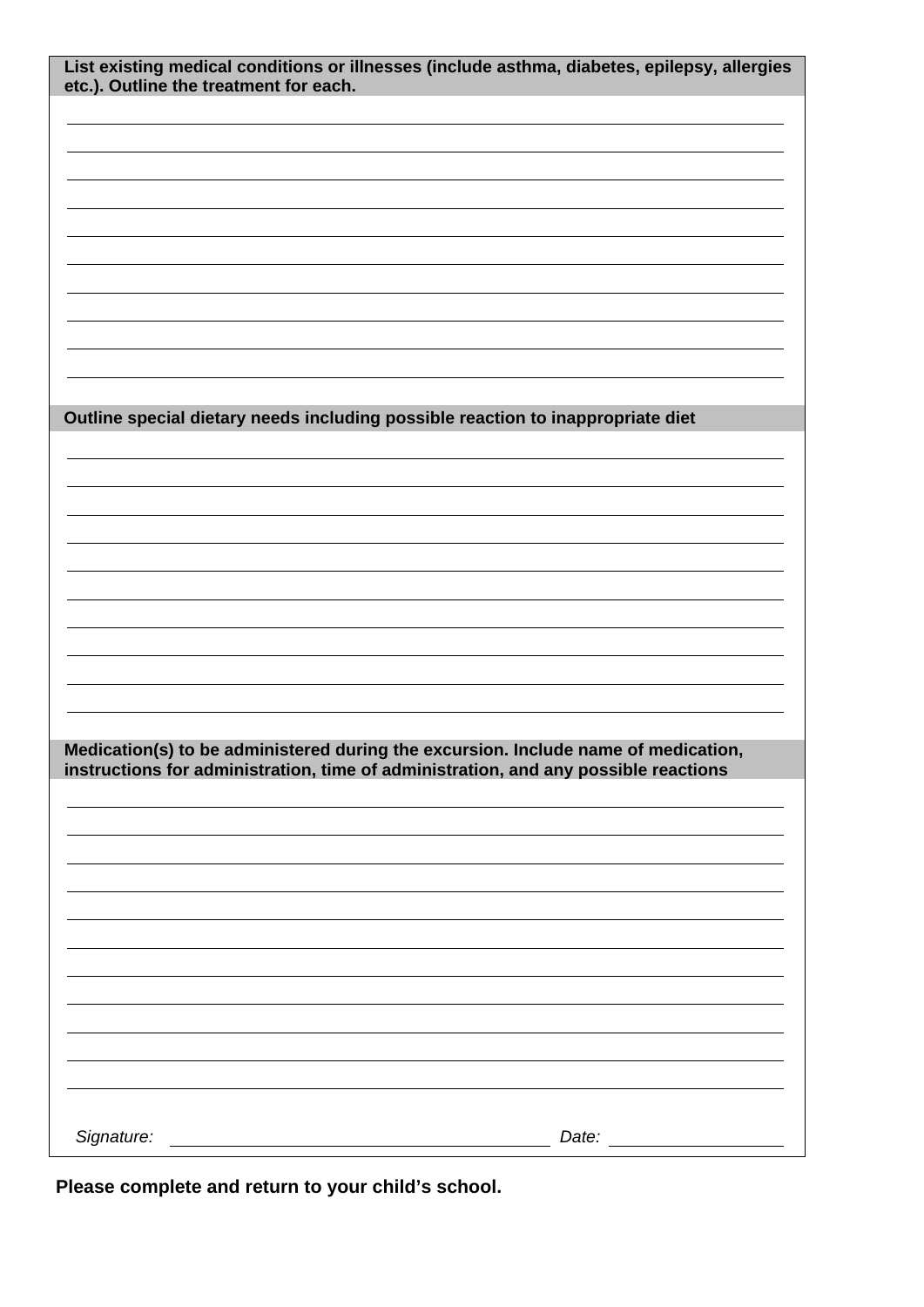

## Ultimo Dance Festival 2018

### **Student Participation and Consent Deed**

*Parents and carers and students over 18 must complete this form:*

| <b>Student's Name:</b> |                                                                                                           | (the Participant)                                             |                                                                                                                                                                                                                                                                                                                                                                                                                                                                                                                           |
|------------------------|-----------------------------------------------------------------------------------------------------------|---------------------------------------------------------------|---------------------------------------------------------------------------------------------------------------------------------------------------------------------------------------------------------------------------------------------------------------------------------------------------------------------------------------------------------------------------------------------------------------------------------------------------------------------------------------------------------------------------|
|                        | <b>Address:</b>                                                                                           |                                                               |                                                                                                                                                                                                                                                                                                                                                                                                                                                                                                                           |
|                        | <b>Telephone:</b>                                                                                         |                                                               |                                                                                                                                                                                                                                                                                                                                                                                                                                                                                                                           |
|                        | <b>Parent Contact:</b>                                                                                    |                                                               | (if different from above)                                                                                                                                                                                                                                                                                                                                                                                                                                                                                                 |
| 1.                     | involved in all related activities including:<br>а.<br>Schools".<br>b.<br>c.                              | performance in the "Ultimo Dance Festival Public Schools" and | I give permission for the Participant (or, if over 18, I the Performer agree) to perform in the "Ultimo"<br>Dance Festival - Public Schools" to be held at Seymour Centre from 18 June to 29 June 2018 and to be<br>rehearsals, performances and promotional activities for the "Ultimo Dance Festival - Public<br>the audio and or video recording for broadcasting and DVD reproduction of the Participant's<br>publication of images and video recordings of the Participant's performance in the "Ultimo              |
| 2.                     | Dance Festival Public Schools"                                                                            |                                                               | I acknowledge that student travel to and from rehearsals and performances related to "Ultimo Dance<br>Festival Public Schools" will be done with direct supervision from NSW Department of Education staff                                                                                                                                                                                                                                                                                                                |
| 3.                     | unless notified by the school.<br>existing or future copyright of the Participant in his/her performance. |                                                               | I acknowledge that NSW DoE is to own, so far as the law permits, copyright in the "Ultimo Dance<br>Festival Public Schools " production and hereby assign to NSW DoE on behalf of the Participant any                                                                                                                                                                                                                                                                                                                     |
| 4.                     | other associated promotional material.                                                                    |                                                               | I authorise any use of any audio or video recordings and still photographs associated with the<br>production, for promotion of the "Ultimo Dance Festival Public Schools" the Ultimo Operational<br>Directorate of the NSW Department of Education and Arts Education. I understand that this could<br>include (but is not limited to) distribution of the Participants image on the NSW DoE website; The Arts<br>Unit website, general exhibition; DVD production; television, print and electronic mainstream media and |
| 5.                     | will not control recording, editing or dissemination of recordings.                                       |                                                               | I acknowledge that NSW DoE may not be able to give credit or acknowledgement to the Participant or<br>the Participant's moral rights in his/her performance by name and consent to NSW DoE and any<br>producer of audio or video recordings making such use of recordings as they see fit and that NSW DoE                                                                                                                                                                                                                |
| 6.                     | I warrant and represent that:-<br>a.<br>b.                                                                | I am the parent or legal guardian of the Participant;         | there are no restrictions that prevent the Participant from undertaking the performance; or any<br>restrictions that prevent me from entering into this Participation and Consent Deed; and<br>the consent of no other person is required to enable the Participant to be involved with the<br>"Ultimo Dance Festival Public Schools" as provided for in this Participation and Consent Deed.                                                                                                                             |
| 7.                     | and Consent Deed.                                                                                         |                                                               | I release and indemnify NSW DoE, its assignees, and licensees from and against any claims arising<br>from any breach of the preceding warranty and the exercise of the rights granted by this Participation                                                                                                                                                                                                                                                                                                               |
|                        | Signed:                                                                                                   |                                                               |                                                                                                                                                                                                                                                                                                                                                                                                                                                                                                                           |
|                        |                                                                                                           |                                                               |                                                                                                                                                                                                                                                                                                                                                                                                                                                                                                                           |
|                        | Parent/Carer Name:                                                                                        | Date:                                                         | Parent/Carer Signature:                                                                                                                                                                                                                                                                                                                                                                                                                                                                                                   |
|                        |                                                                                                           |                                                               |                                                                                                                                                                                                                                                                                                                                                                                                                                                                                                                           |

**Please complete and return to your child's school.**

Participant Name (if over 18) Date: Participant Signature